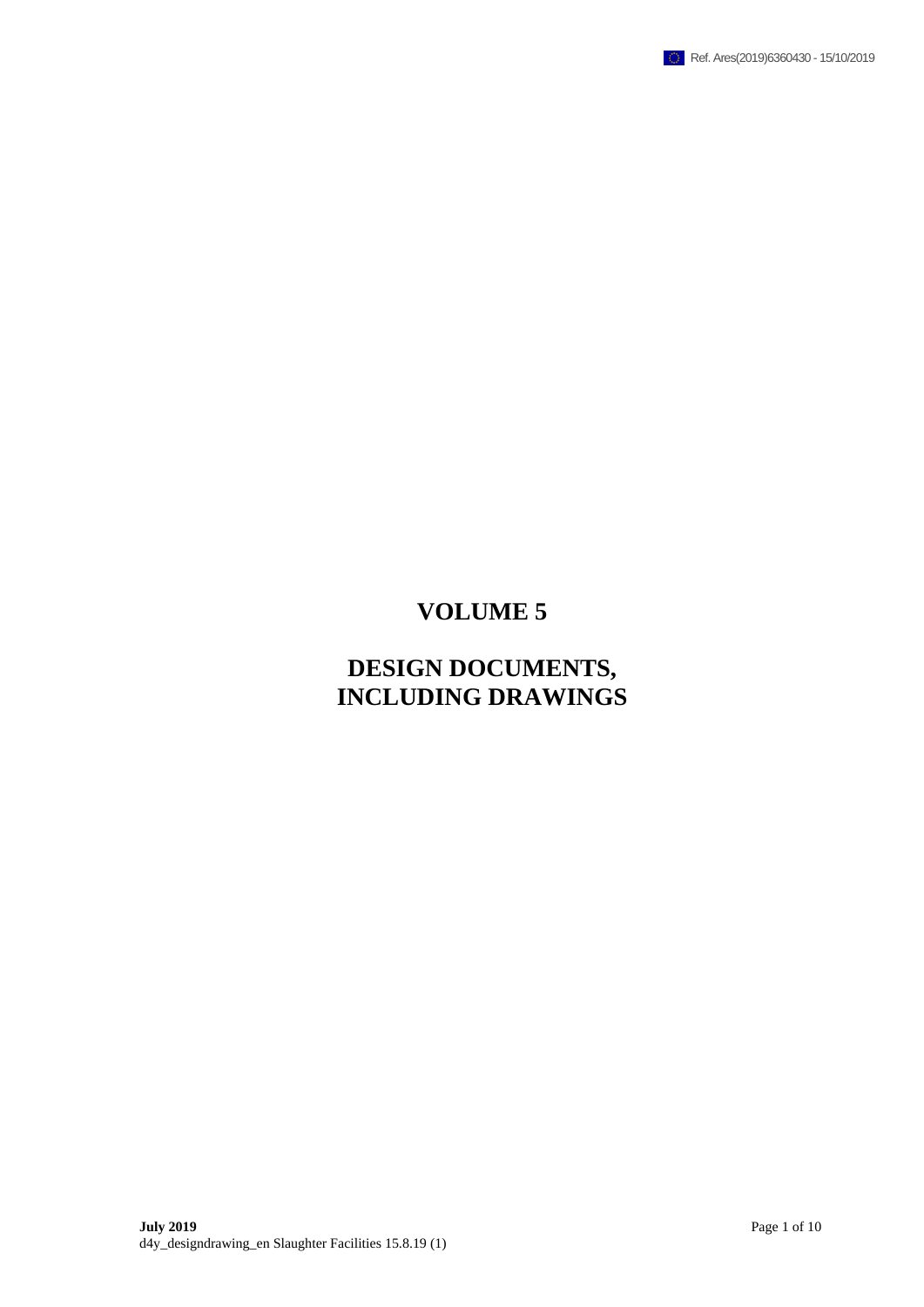#### **Section 5.1**

### **List of drawings attached**

| No               | <b>Name</b>                                        | <b>Drawing No</b> | <b>Design No</b> |
|------------------|----------------------------------------------------|-------------------|------------------|
| 1.               | <b>Current Building</b><br><b>Floor Dimensions</b> | $\mathbf{1}$      | $\mathbf{1}$     |
| 2.               | Proposed Floor Plan                                | $\overline{2}$    | $\mathbf{1}$     |
| 3.               | New Layout<br>showing old<br>Incorporated in red   | 3                 | $\mathbf{1}$     |
| $\overline{4}$ . | <b>Cattle Rails</b>                                | $\overline{4}$    | $\mathbf{1}$     |
| 5.               | Shoats (Sheep and<br>Goat) Rails                   | 5                 | $\mathbf{1}$     |
| 6.               | Land and dedicated<br>areas                        | 6                 | $\mathbf{1}$     |
| 7.               | <b>Electrical Points</b>                           | $\overline{7}$    | $\mathbf{1}$     |
| 8.               |                                                    |                   |                  |
| 9.               |                                                    |                   |                  |
| 10.              |                                                    |                   |                  |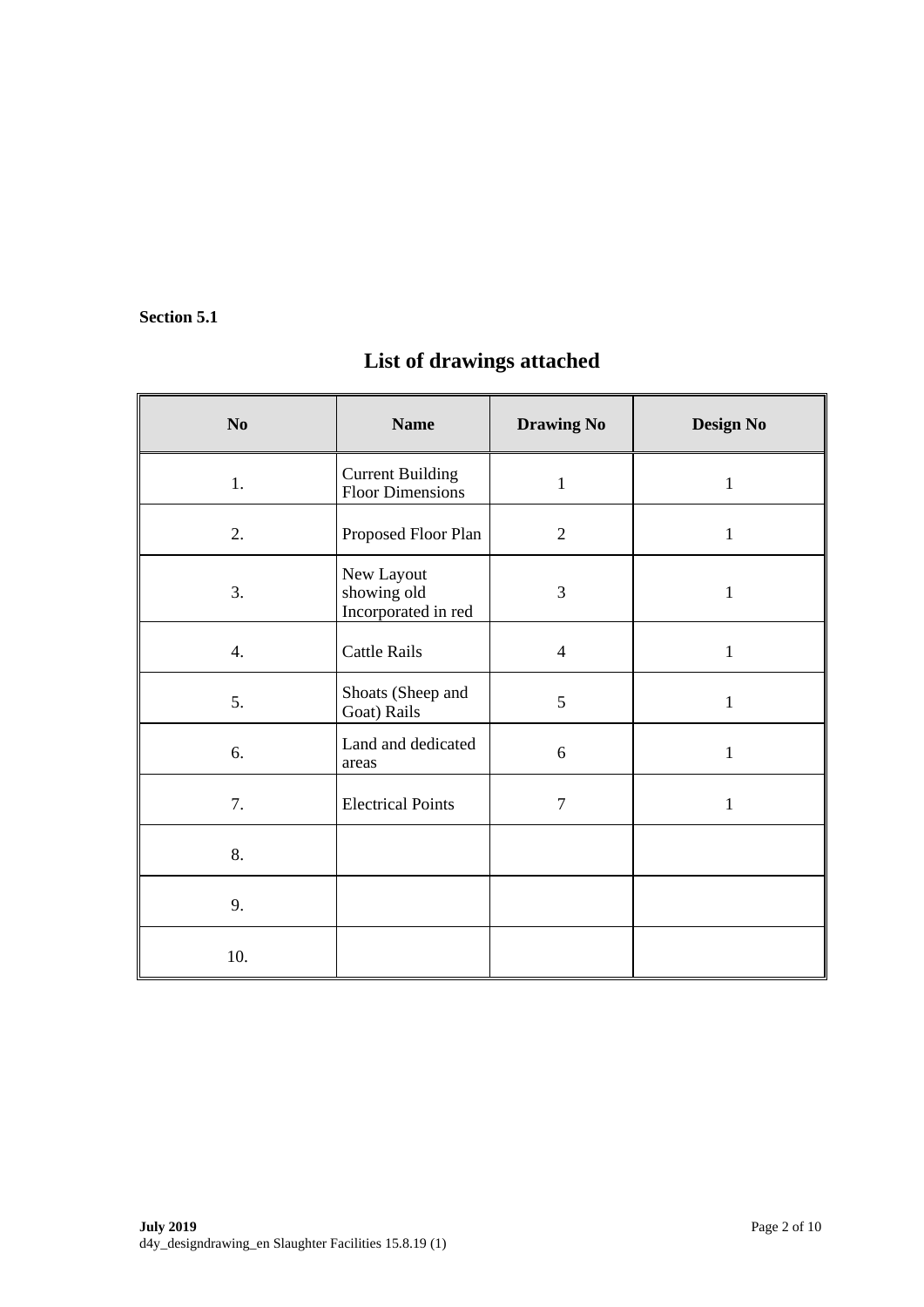### **Drawing 1: CURRENT BUILDING FLOOR DIMENSIONS**

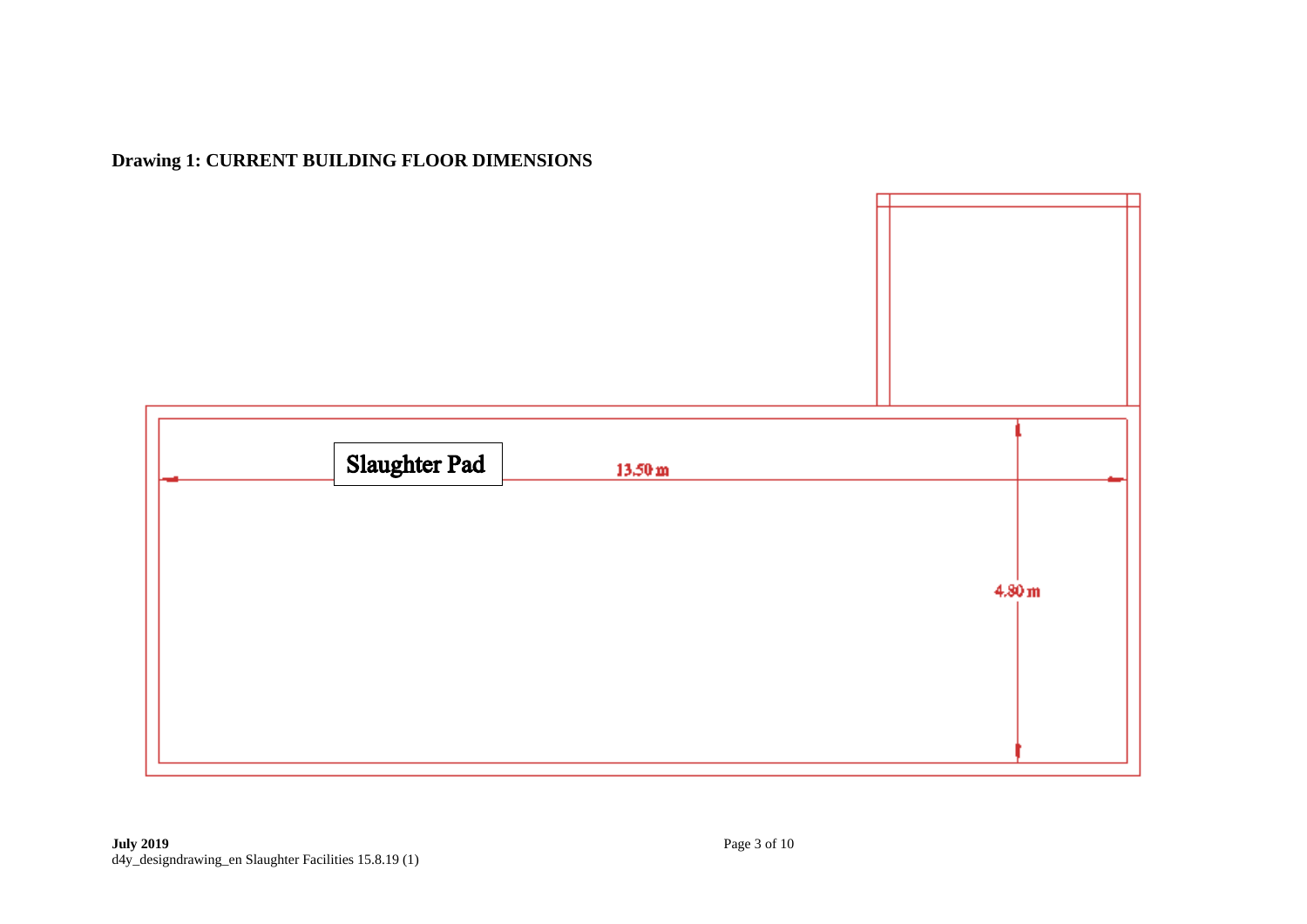

**Drawing 2: PROPOSED FLOORPLAN**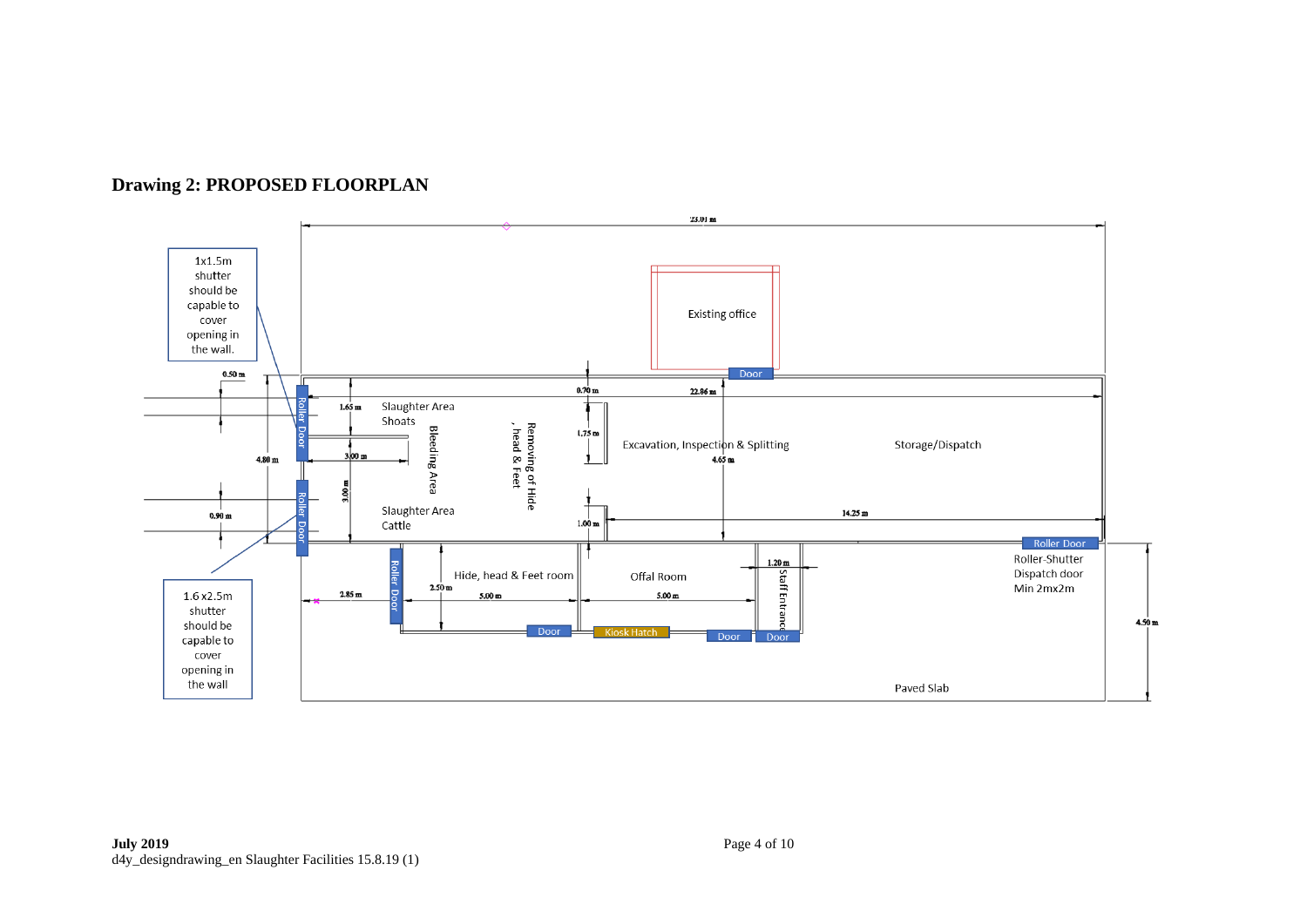### **Drawing 3: NEW LAYOUT SHOWING OLD INCORPORATED, IN RED**

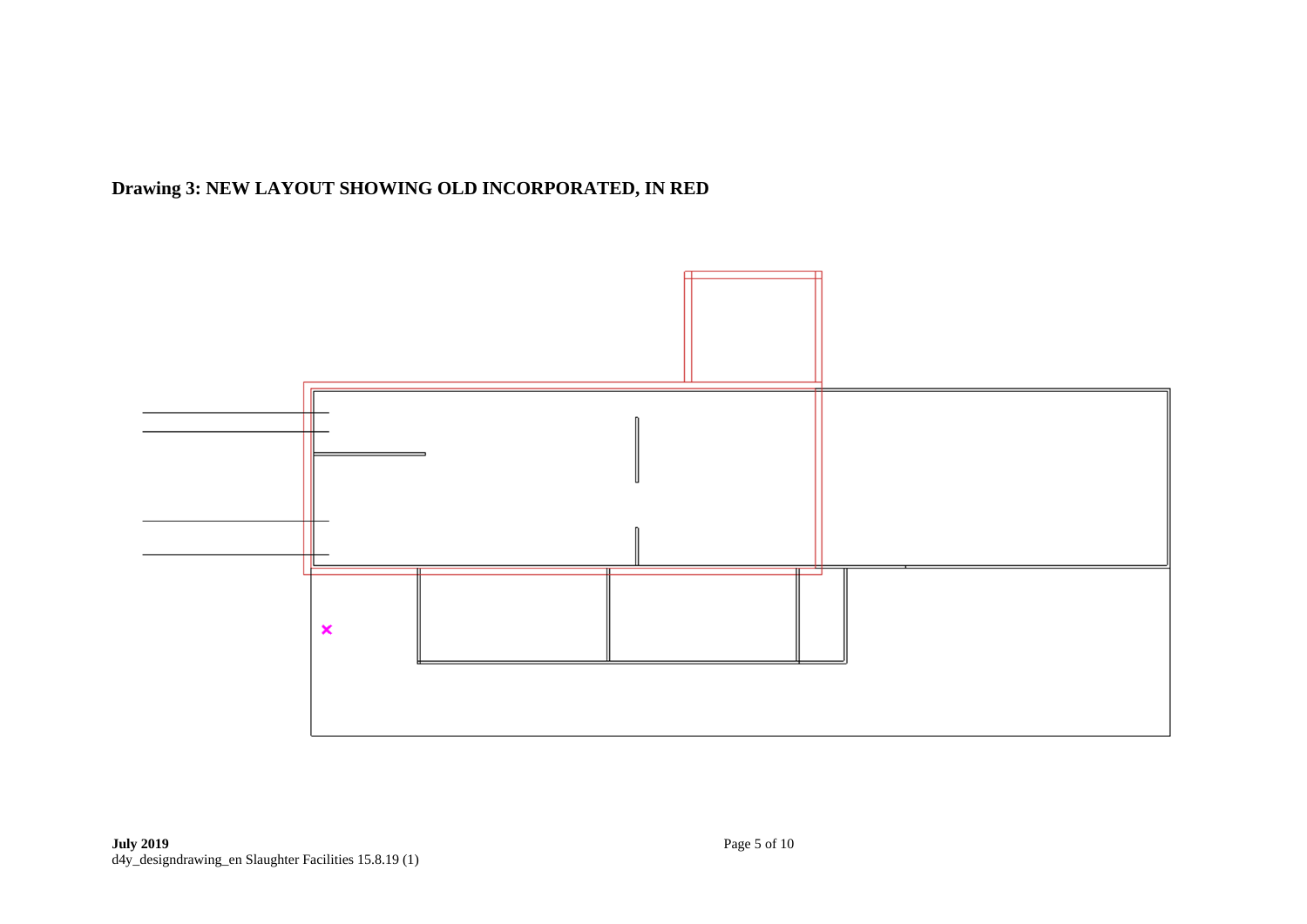#### **Drawing 4: CATTLE RAILS**



Rail Hight:

From Slaughter to before Clean Area = 4.5m From Clean Area to Dispatch = 3.2m Equipment may slightly differ  $-$  as long as purpose is served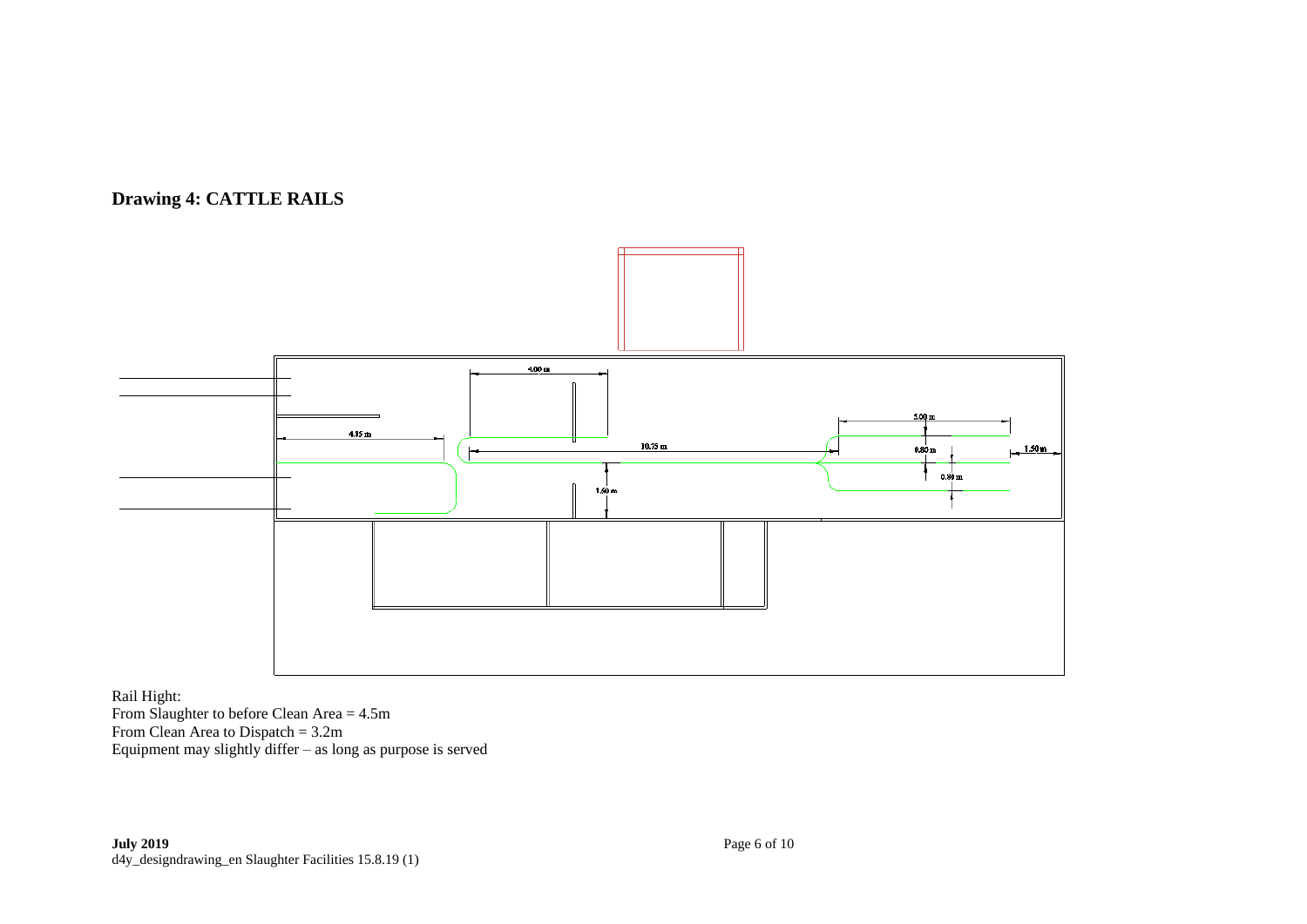



Rail Hight: From Slaughter Area to Dispatch = 2.2m Equipment may slightly differ – as long as purpose is served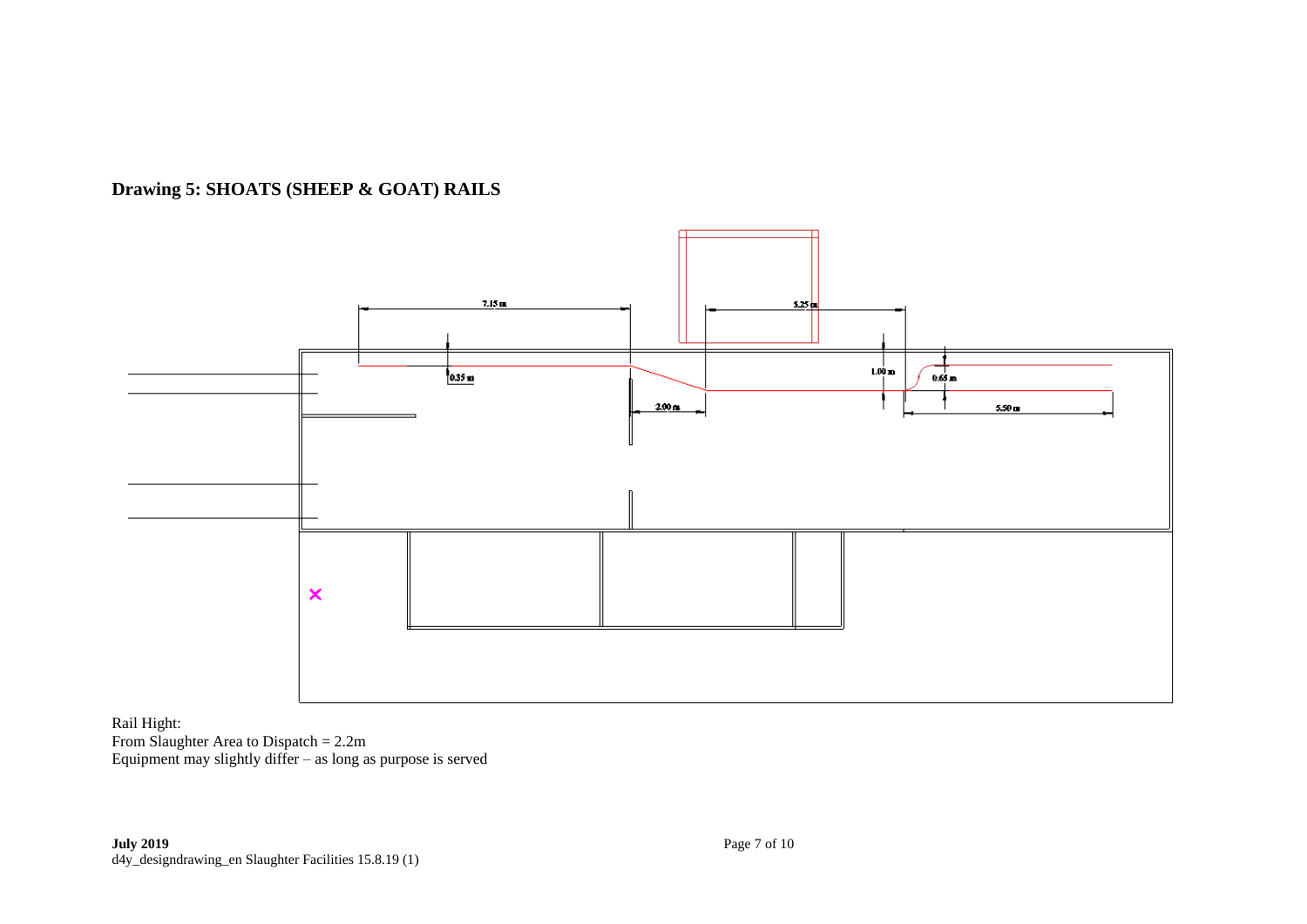#### **Drawing 6: LAND AND DEDICATED AREAS**

Process

**New** 

Addition

Area





water

Ramp

Area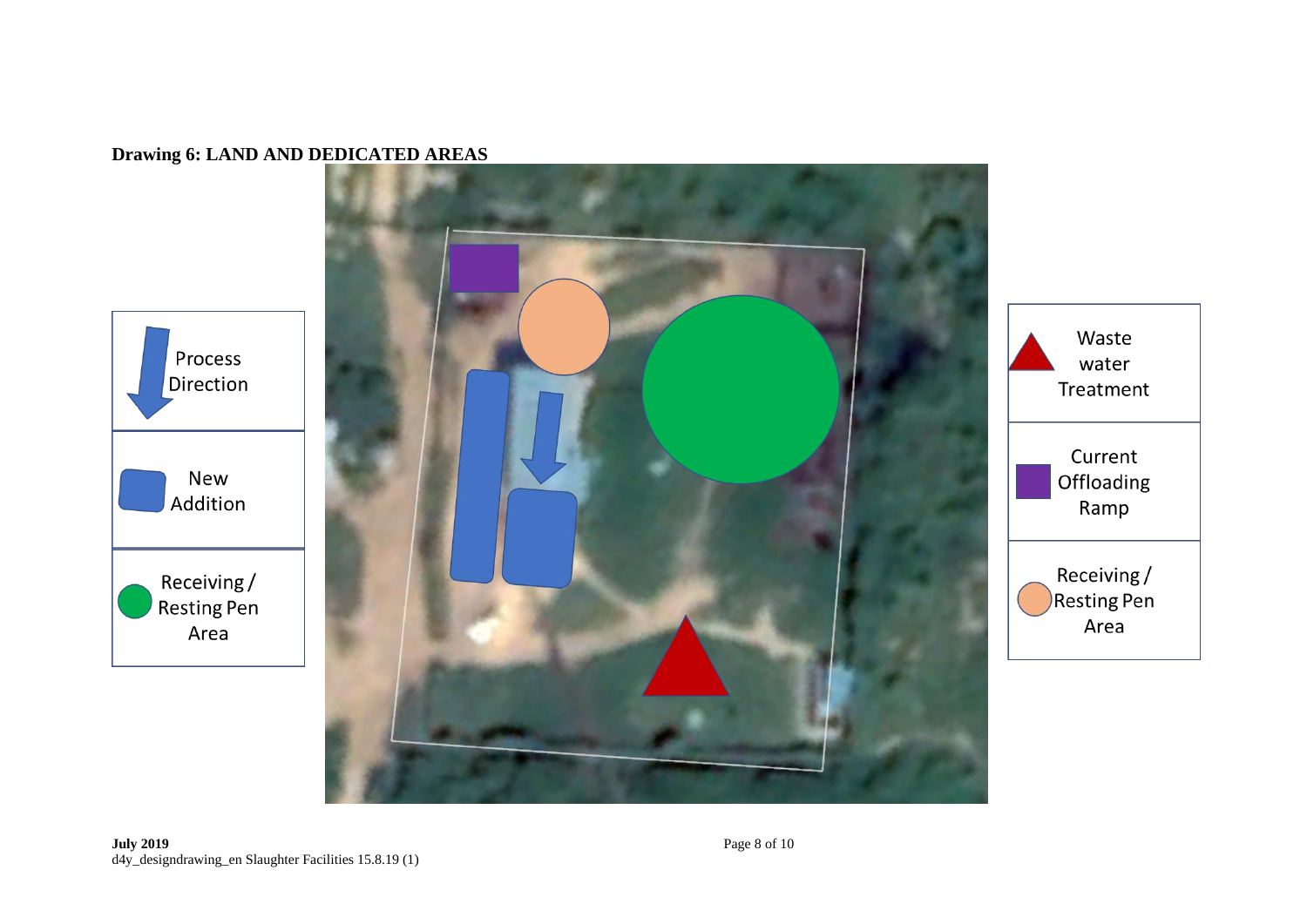

### **Drawing 7: ELECTRICAL POINTS**

**Represent Electrical Socket**